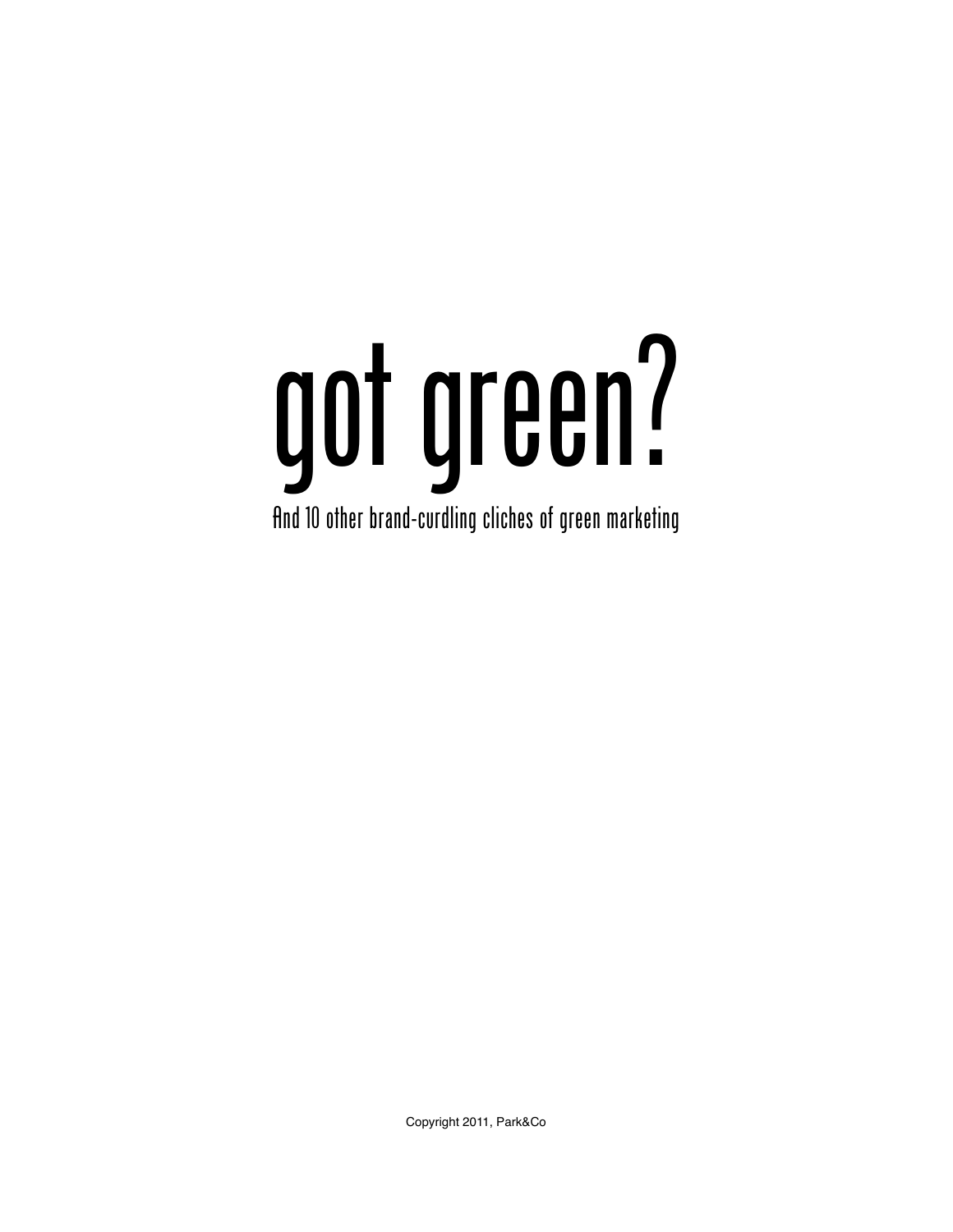

I have a love/hate relationship with the "got milk?" campaign. Don't get me wrong. It's brilliant branding and marketing; an iconic movement around a basic product. As an advertiser, what more can you ask for? The campaign sours for me with every hackneyed use of the tagline. Such a ubiquitously copy-catted callto-action curdles the original brand with every use. I love the irony of the last one. So to make sure your "green" brand is sustainable, here are 10 cliches to avoid.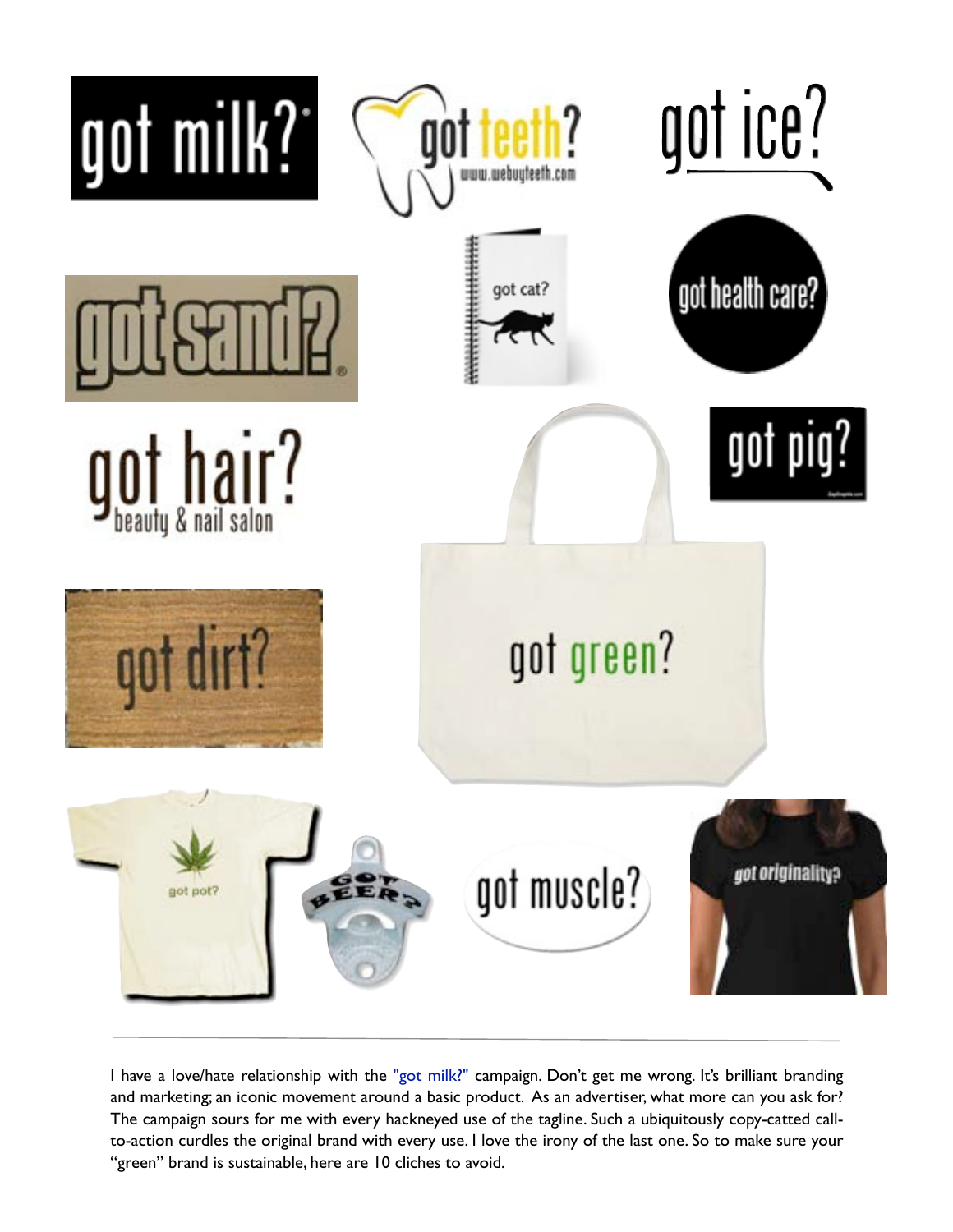

Rule #1: Resist the urge to put the word "Green" in the name of your company or product. Really, there's only one organization that should have "Green" in their name. They've owned the brand in public perception since 1970. And they're vigorous about protecting it. Let's be honest, you probably don't really have the cojones to back it up to their level anyway.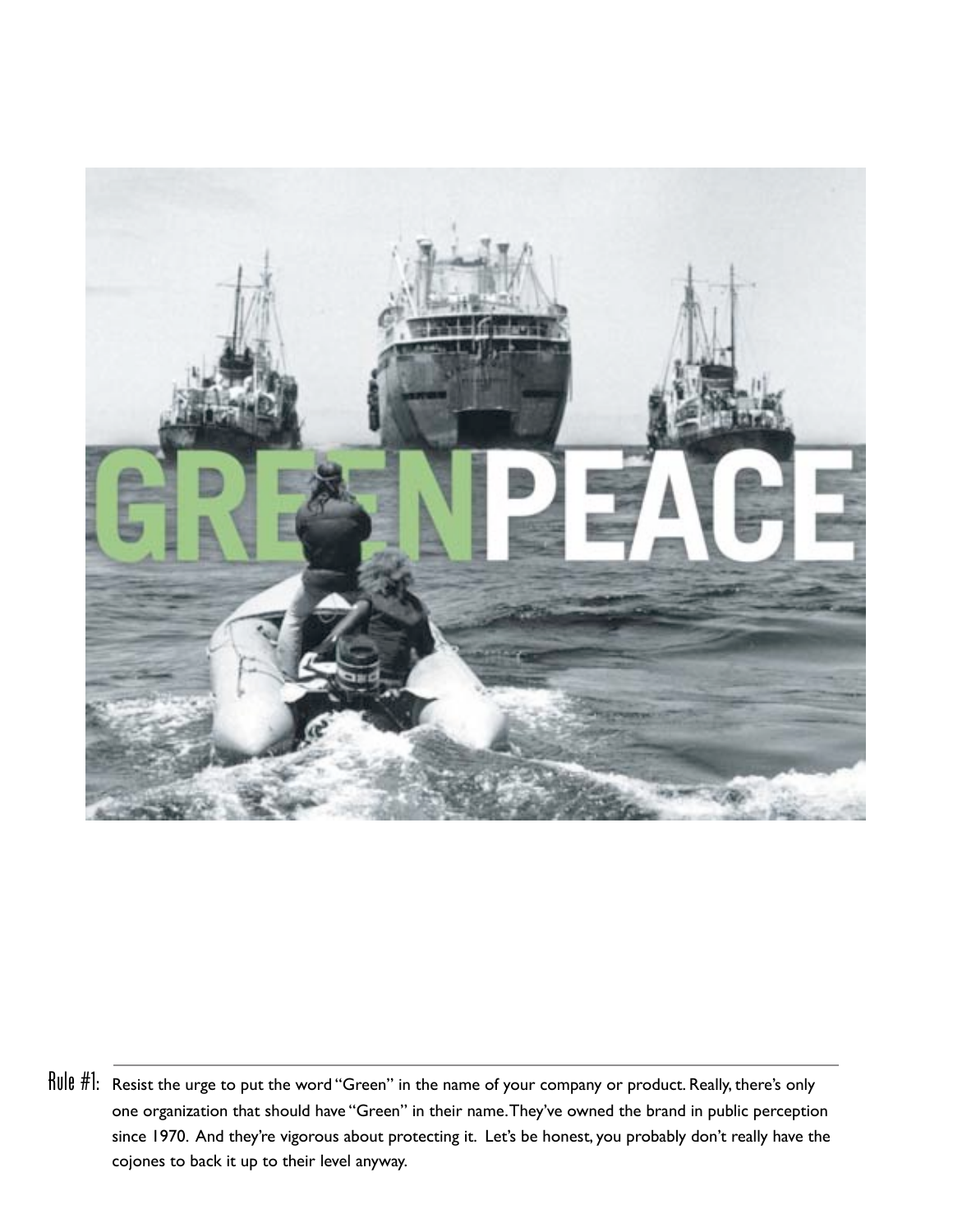

forest of forgettable designs.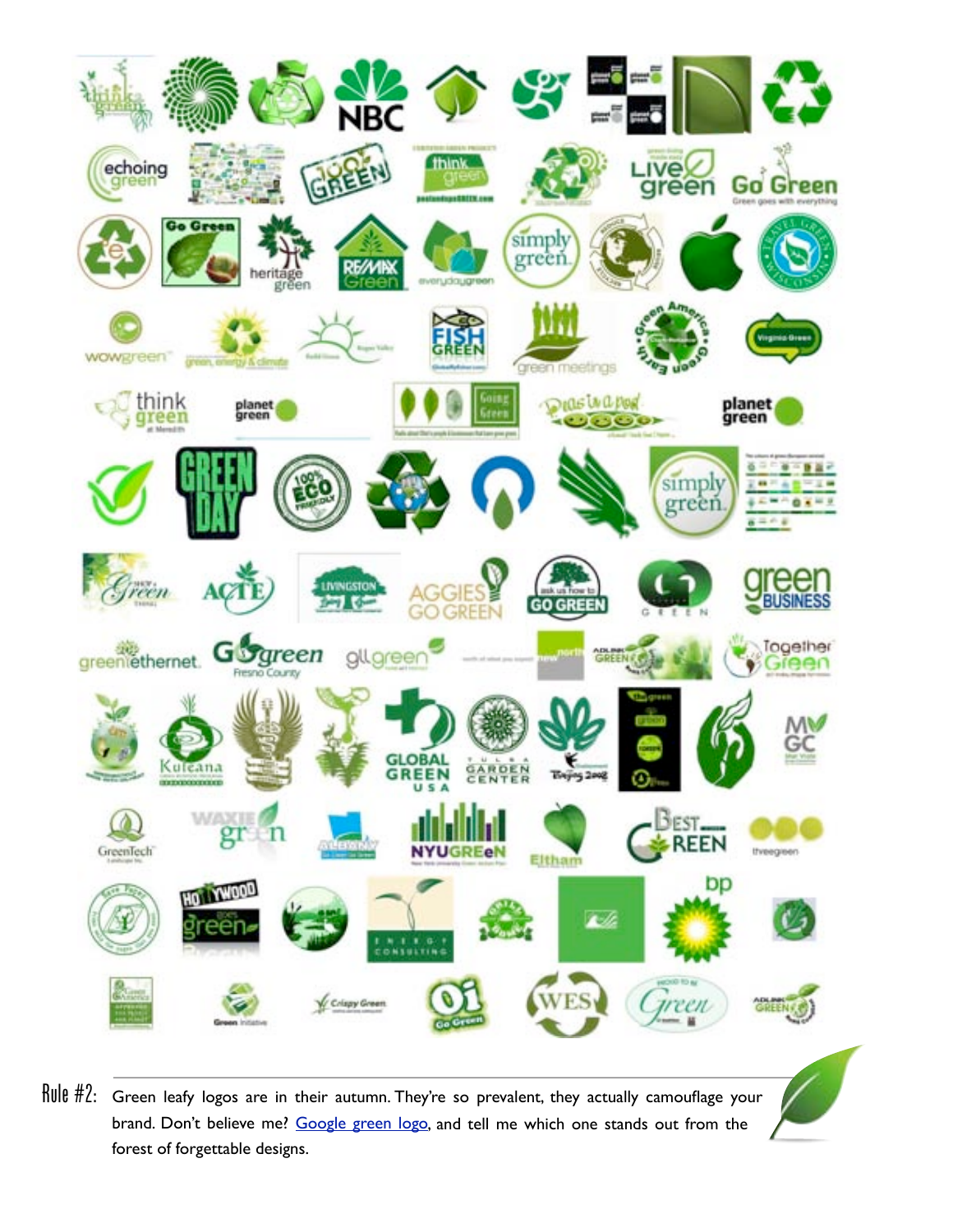



Rule #3: The recycling logo is boring unless presented in an inventive way. It was designed by an architect, feels like an engineering symbol and is synonymous with recycling. It's a given in our life, and therefore not very disruptive or impactful unless applied in a surprising and thoughtful way, as in this Global Water ad.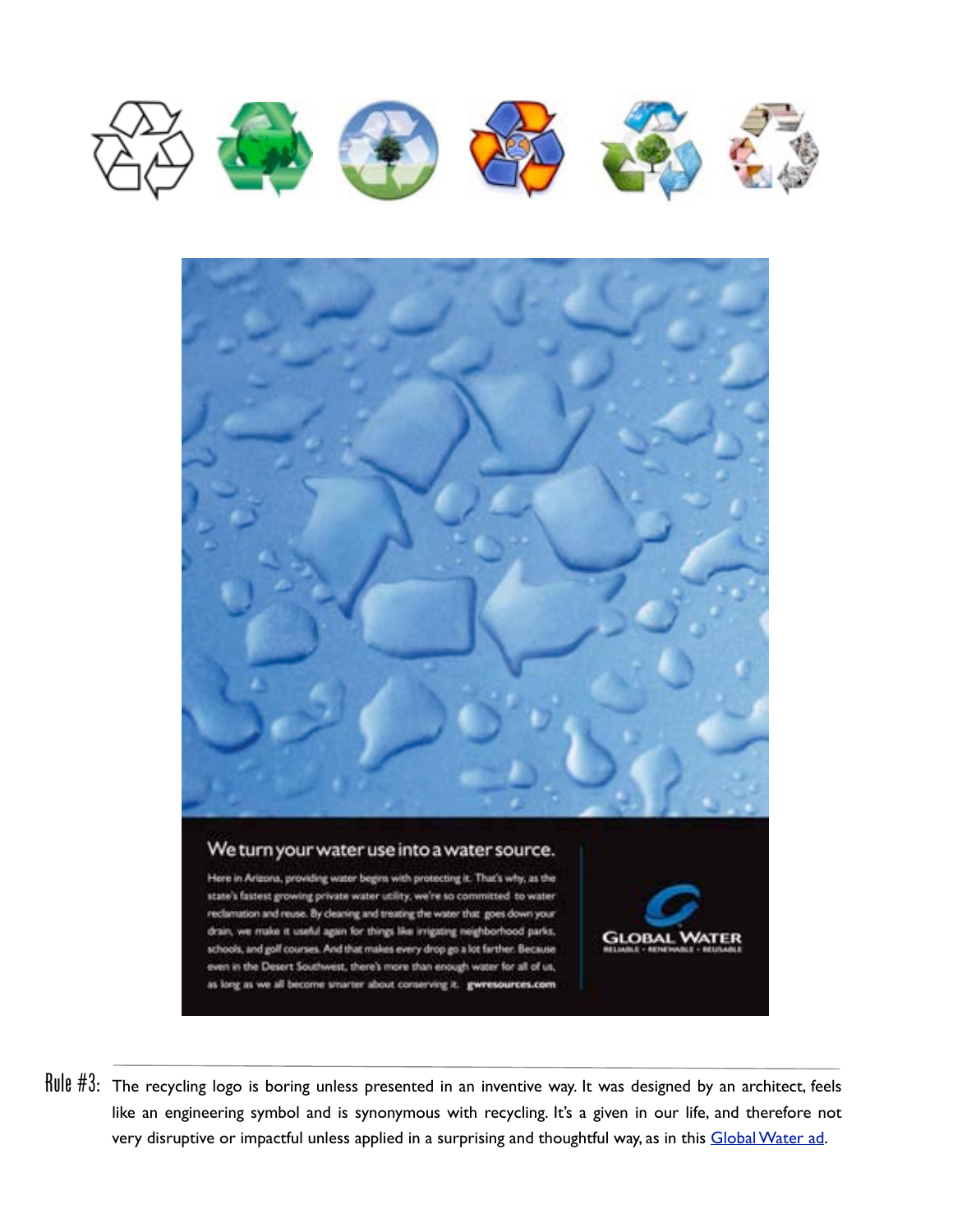

Rule #4: We get it. We live on planet Earth. You're saving planet Earth. You don't need planet Earth in your advertising. None of the above ads use planet Earth. It's redundant.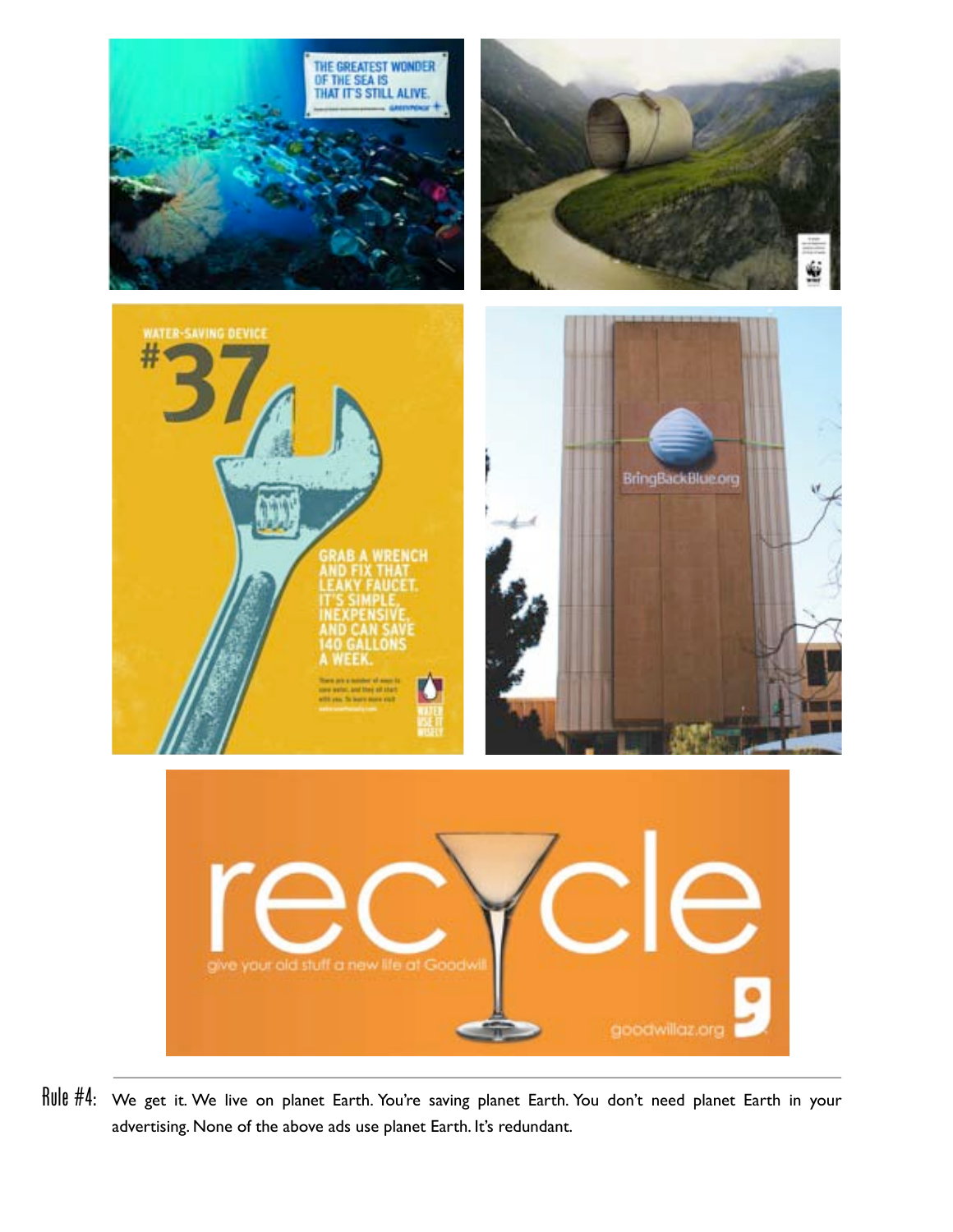

Rule #5: Consumers are smart. They know that being "Green" is a good thing. It's like smoke-free restaurants. They're expected. So don't tell us how green you are. Show us.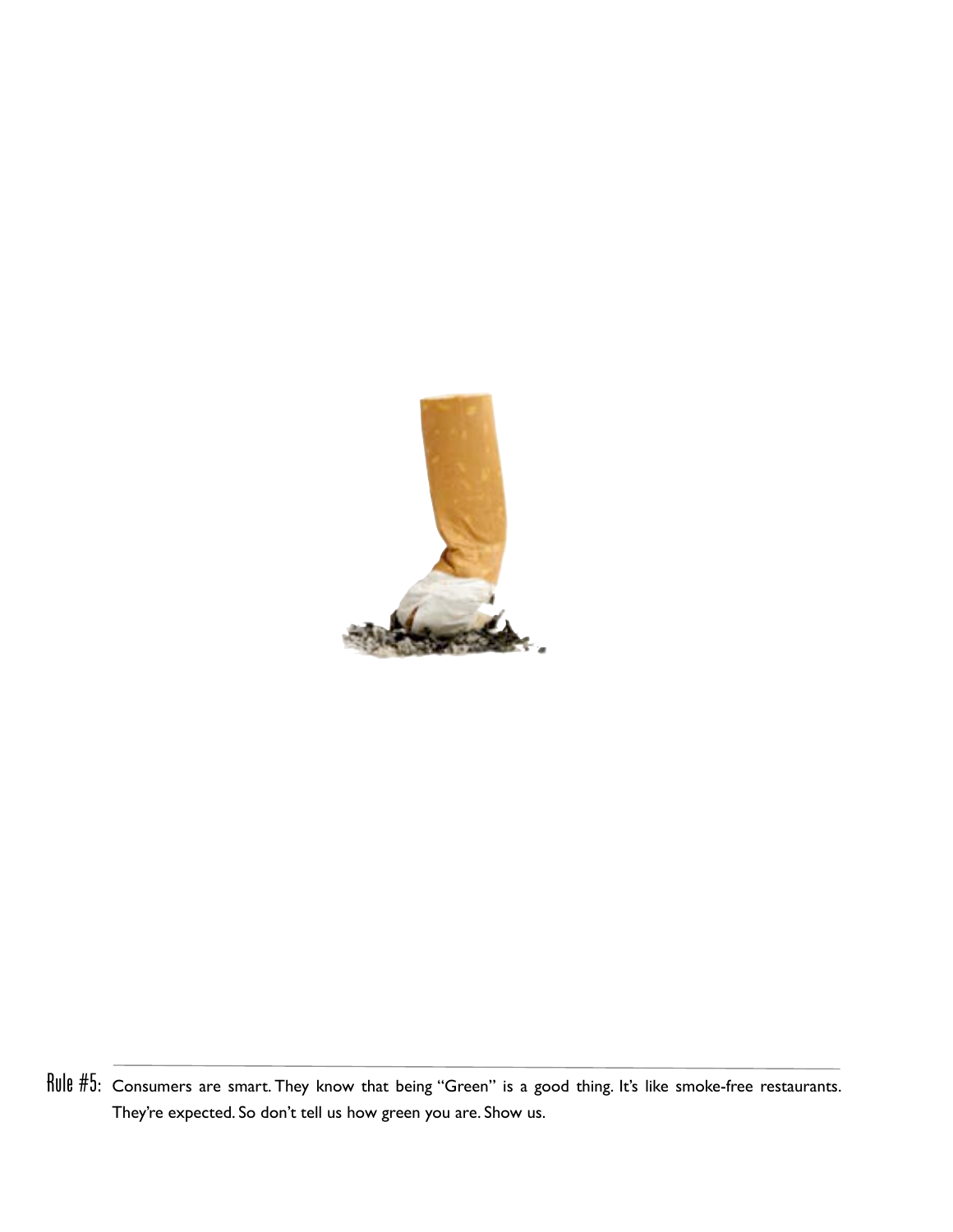

 $Rule #6:$  Fresh green grass and crisp blue skies are important for our neighborhoods, but they don't have to inhabit your website unless you're a solar-powered lawn service. Click here for a showcase of natureinspired sites.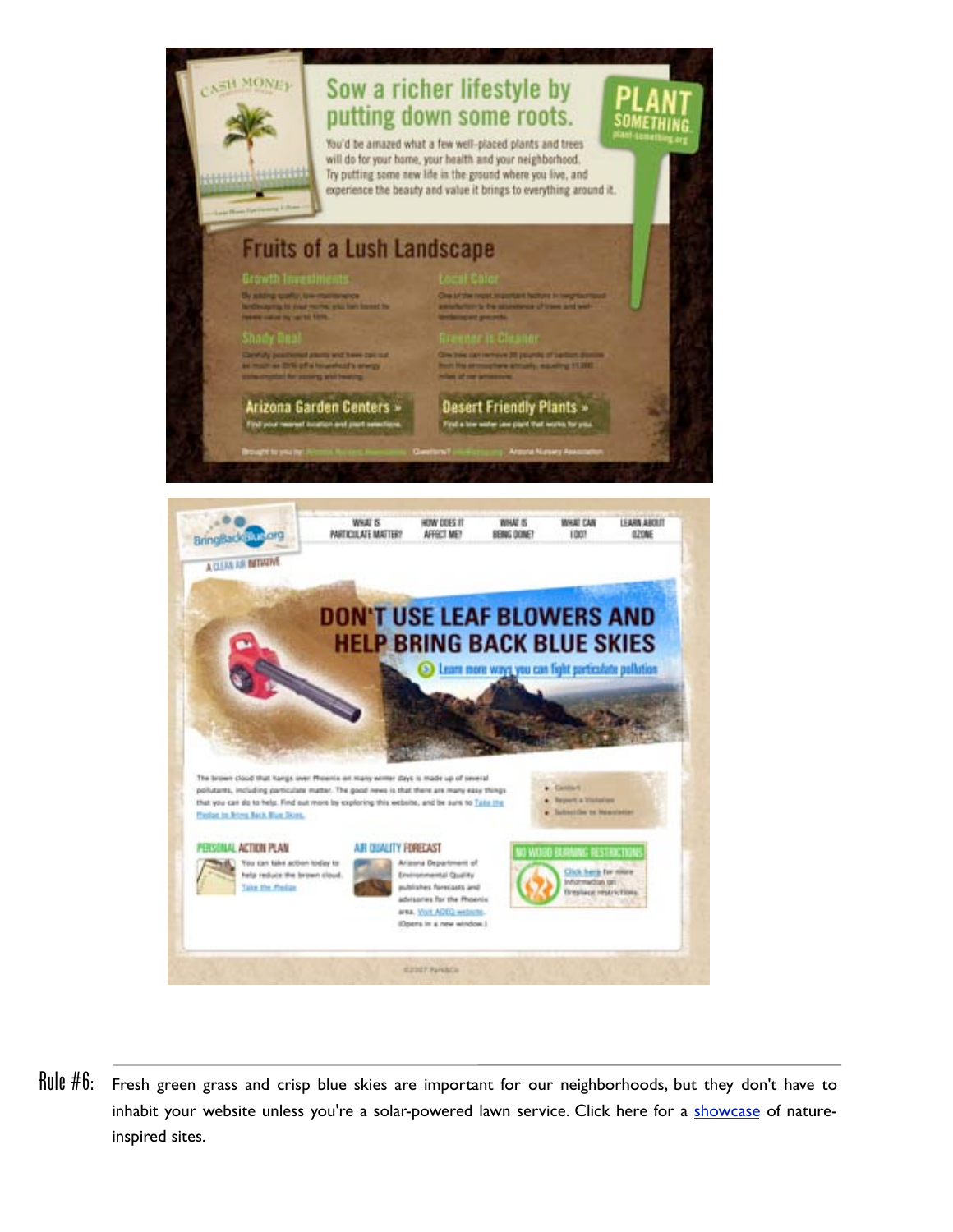

butyl acetate, ethyl acetate, nitrocellulose, acetyl tributyl citrate, glycols copolymer, isopropyl alcohol, stearalkonium hectorite, adipic acid/fumatic acid/phthalic acid/tricyclodecane dimethanol copolymer, citric acid and colors, which may contain: D&C Red #6 Barium Lake, D&C Red #7 Calcium Lake, etc.



Rule #7: Anyone can get all puffed out about being "All Natural." But if you don't mean it, don't use it. You're wrecking it for products that are actually "All Natural."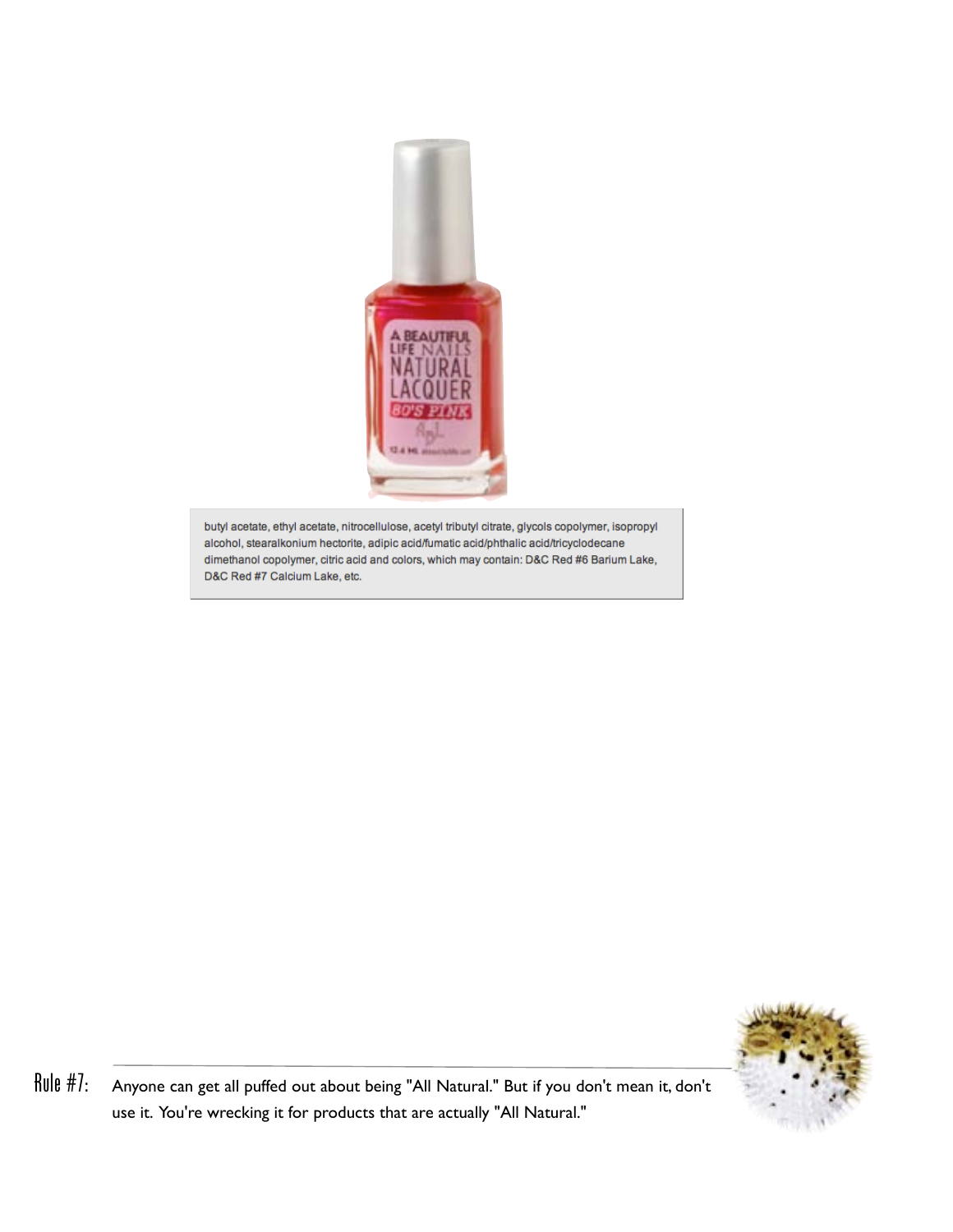

Rule #8: If you've ever said, "We're a green (insert company, product or service here)" then you've committed "Green fogging," which is a term I just made up about diminishing the view of your really important brand attributes by trying to appear concerned about the planet.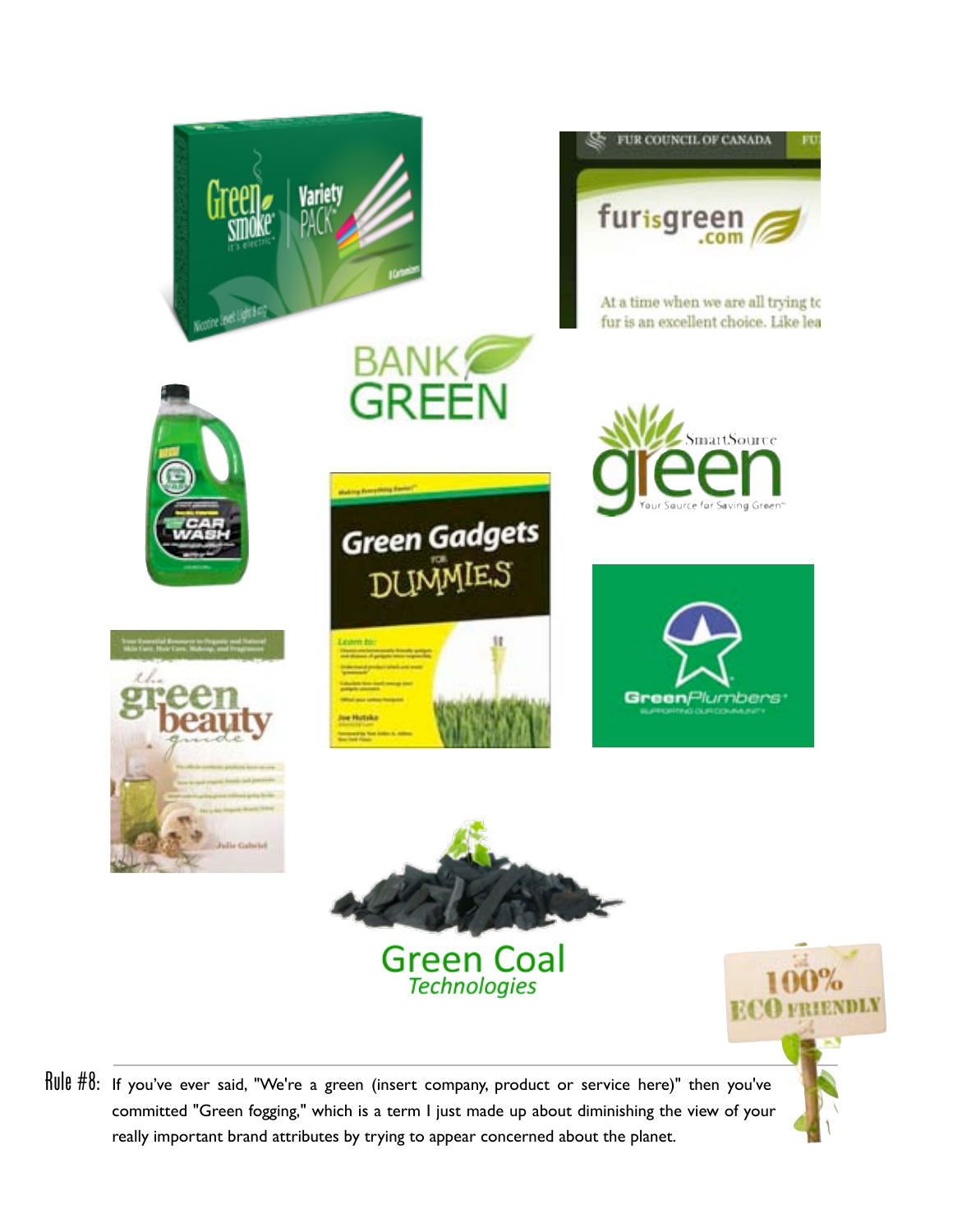

Rule #9: Kids and daisies in your ads and on your website are cute, but they don't sell product. Great products that are affordable, convenient and healthy for you and the planet are what sell. And yes, the name Green Works goes against Rule #8. But like Greenpeace, Clorox was one of the first to market in their category with cleaning products that kick ass, so they've earned the honor of owning that brand space.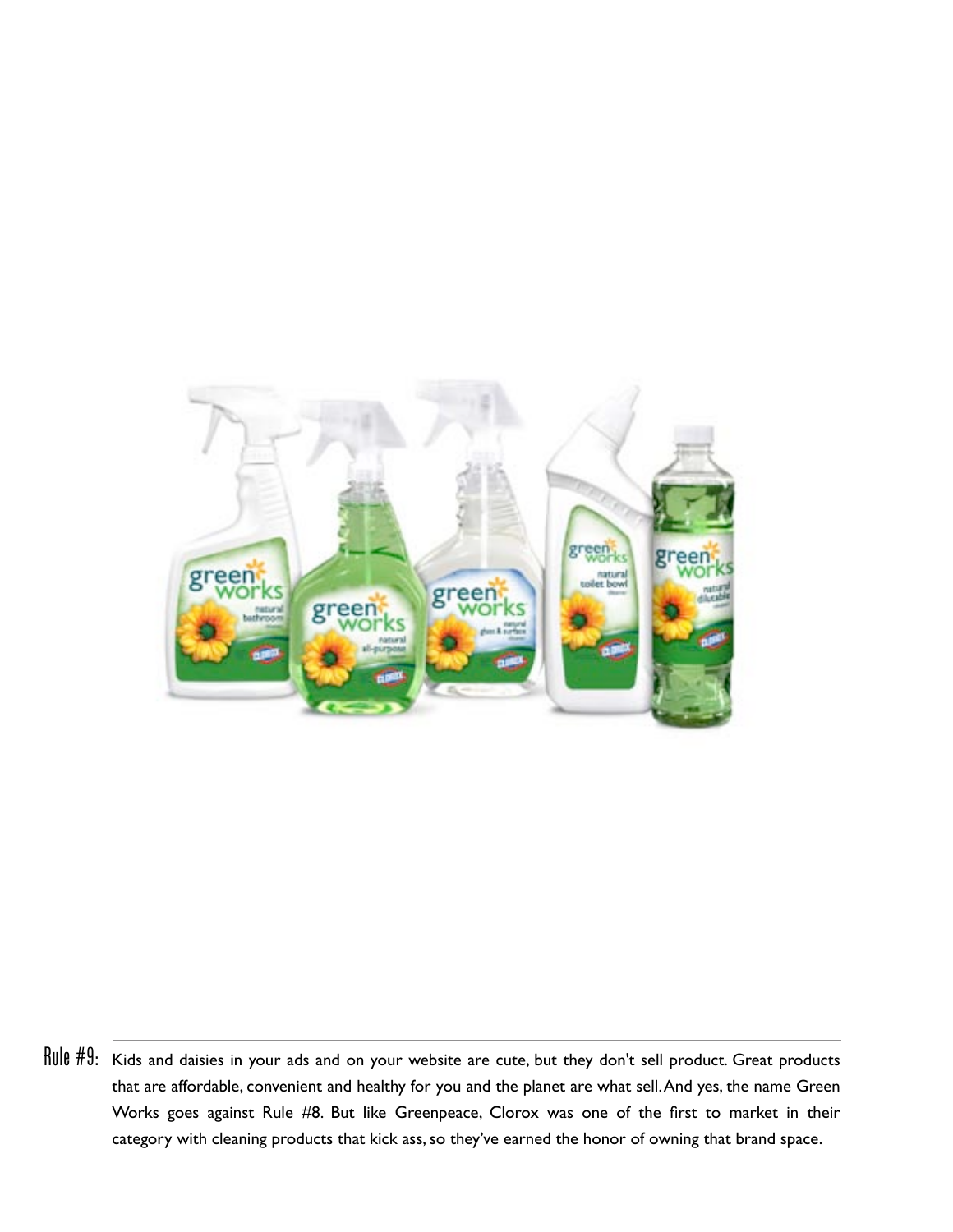

Rule #10: Hand-drawn typefaces, (especially my nemesis, Papyrus,) that try to express "being organic," work with organic consumables, but really nothing else. So if you're Cozy Chamomile tea, you might be able to get away with it. But if you're recycling tires, probably not.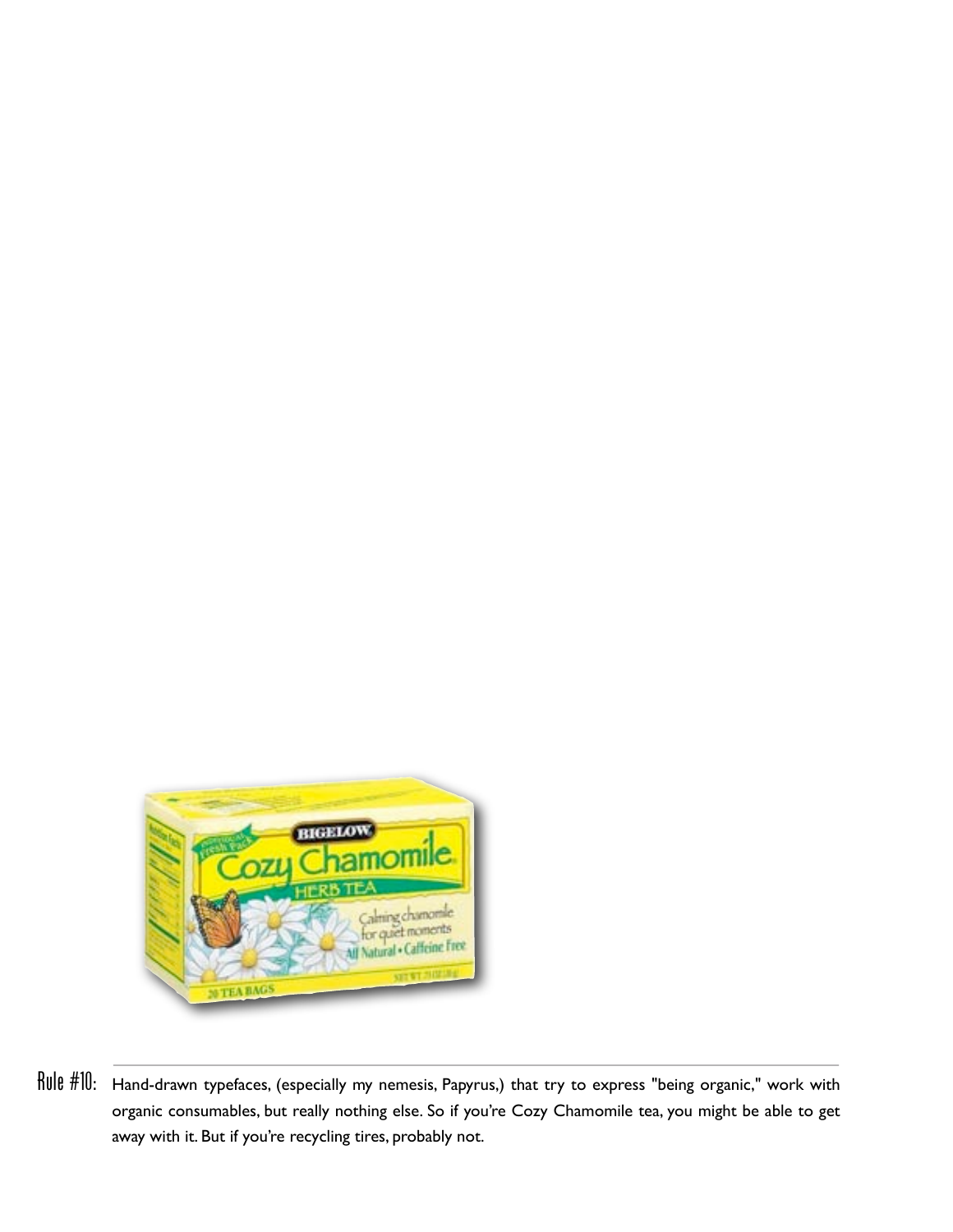















## Carbon Offsetting

Until there is a better way, there is the ETA.



Extra credit: Other trite visuals to avoid include anything remotely environmental in cupped hands, lightbulbs, clouds, a globe in a water drop, and just about everything related to carbon offsetting. The latter is a term for engineers, and most consumers, even the really smart ones, don't know what you're talking about.